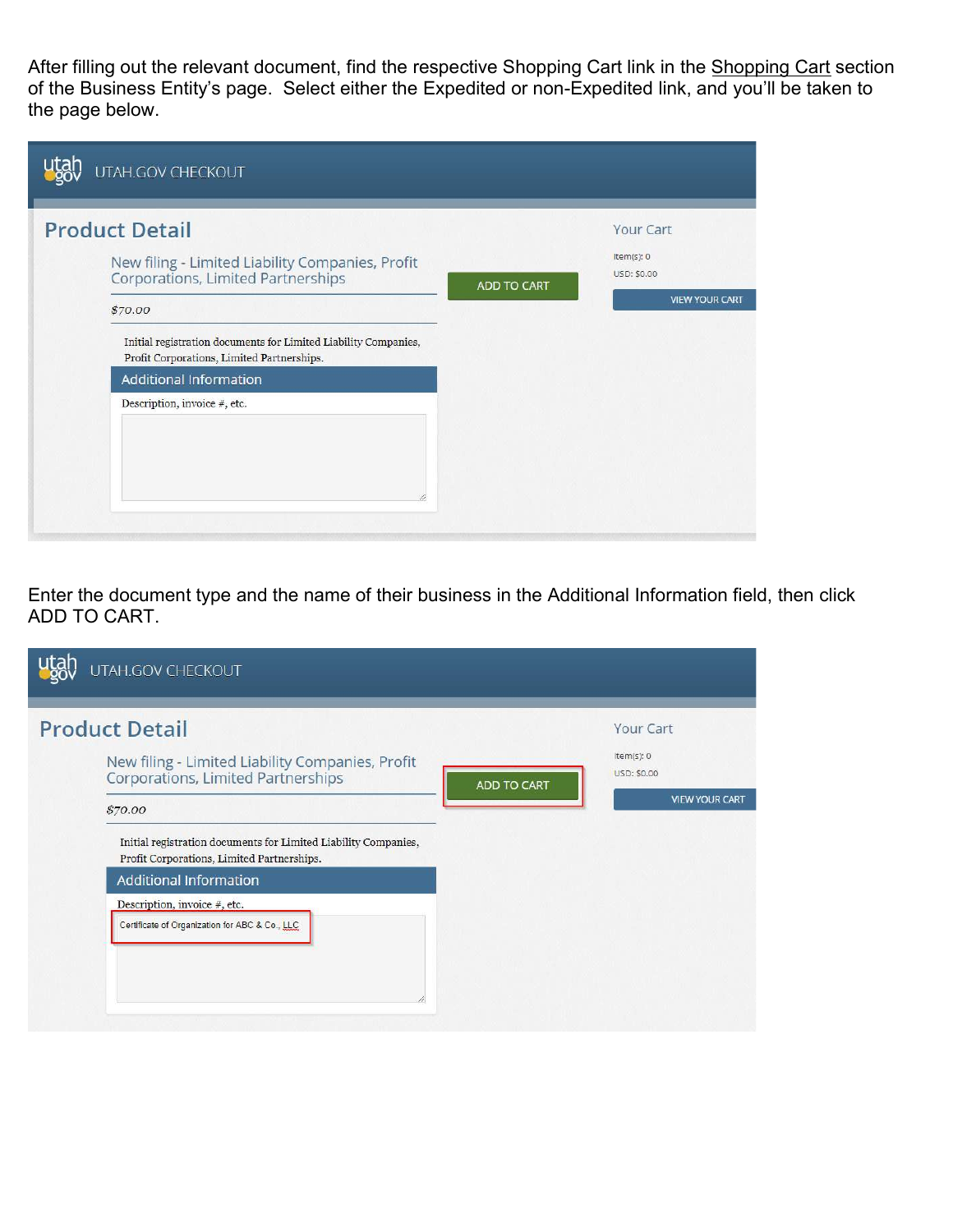After you click ADD TO CART you'll be taken to your cart and shown a summary of what filing(s) you've ordered. If it is correct, click CHECKOUT.

| <b>Your Cart</b>                                                                                                                                                                                     |               |                   | Your Cart                  |
|------------------------------------------------------------------------------------------------------------------------------------------------------------------------------------------------------|---------------|-------------------|----------------------------|
| Item                                                                                                                                                                                                 | Quantity      | Price             | Item(s): 1<br>USD: \$70.00 |
| New filing - Limited Liability Companies, Profit Corporations, Limited Partnerships<br>Initial registration documents for Limited Liability Companies, Profit Corporations,<br>Limited Partnerships. | Quantity 1    | \$70.00           | <b>VIEW YOUR CART</b>      |
|                                                                                                                                                                                                      | <b>REMOVE</b> | Subtotal: \$70.00 | <b>CHECKOUT</b>            |

After clicking CHECKOUT, you'll be taken to a page to input your information. If there is an issue with your order, this is the information that is used to contact you. If you have the entity number for an existing entity, you can fill it in here, which will show up on our order page.

| <b>Enter Your Shipping Address</b> |                                                                  | Your Cart                  |
|------------------------------------|------------------------------------------------------------------|----------------------------|
| Please Enter Shipping Info         |                                                                  | item(s): 1<br>USD: \$70.00 |
| Name/Business                      | <b>Testing Tester</b>                                            | <b>VIEW YOUR CART</b>      |
| Street Line 1 123 fake st          |                                                                  |                            |
| Street Line 2                      |                                                                  |                            |
| City   slc                         |                                                                  |                            |
| State                              | Utah<br>v                                                        |                            |
| Zip                                | 84111                                                            |                            |
| Phone.                             |                                                                  |                            |
| Email                              |                                                                  |                            |
| Business Entity Number N/A         |                                                                  |                            |
|                                    | <sup>2</sup> My billing address is the same as shipping address. |                            |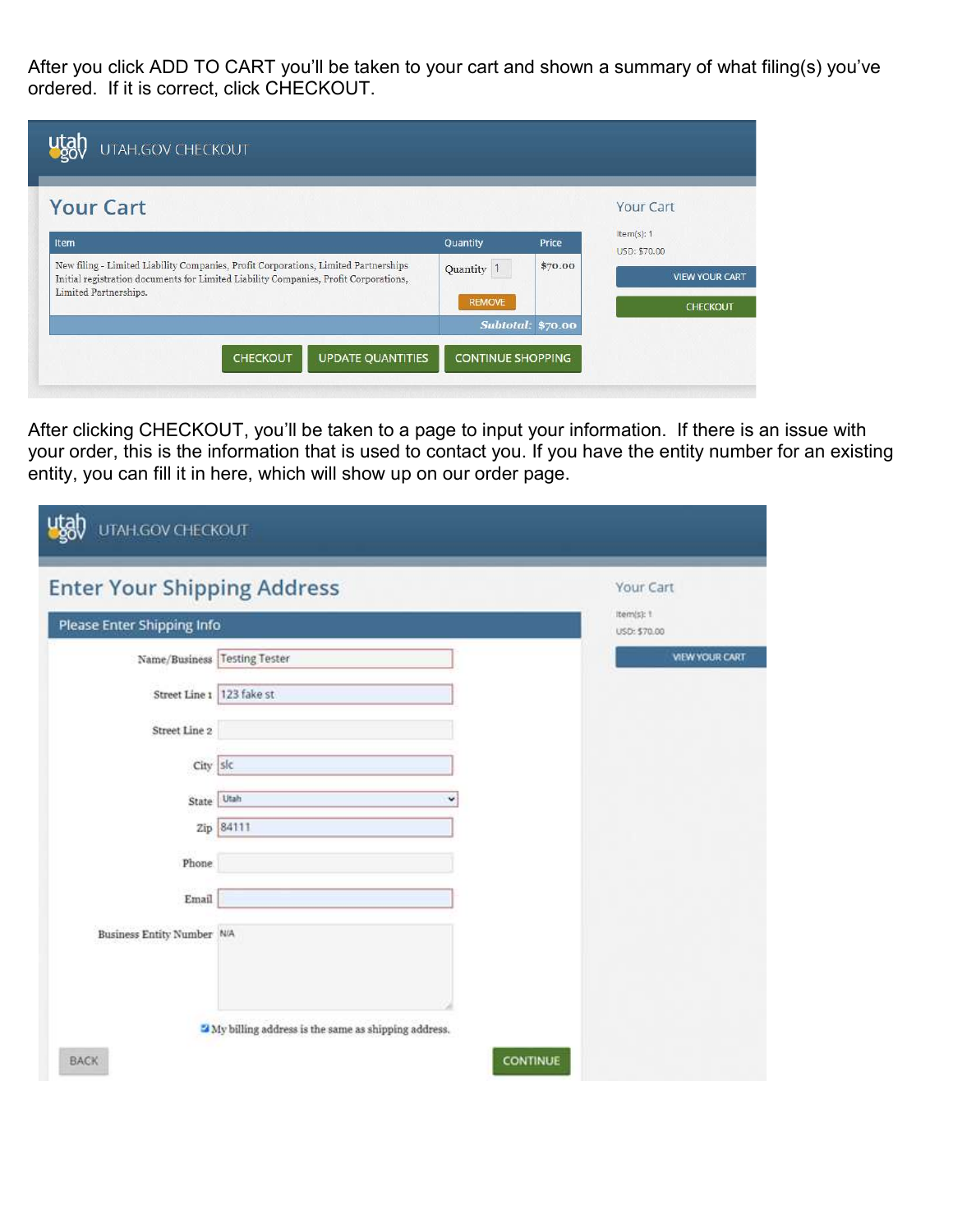| Please Enter Shipping Info   |                                                            |
|------------------------------|------------------------------------------------------------|
| Name/Business Testing Tester |                                                            |
| Street Line 1 123 fake st    |                                                            |
| Street Line 2                |                                                            |
| City slc                     |                                                            |
| State                        | Utah<br>v                                                  |
|                              | Zip 84111                                                  |
|                              | Phone 888-888-8888                                         |
| Email                        |                                                            |
|                              | None                                                       |
|                              |                                                            |
|                              |                                                            |
|                              | $\vee$ My billing address is the same as shipping address. |
| <b>BACK</b>                  | <b>CONTINUE</b>                                            |

After clicking continue on their shipping info, you'll be taken to the upload page. This is where you'll upload your completed documents (typed and signed). Please note that depending on your internet connection, and the size/type of document, these could take some time to upload.

| <b>Upload File(s)</b>                                                                | Your Cart             |
|--------------------------------------------------------------------------------------|-----------------------|
| You may upload up to 20 files. Your attachment must be a PDF, JPG, or PNG under 25MB | Item(s):<br>USD:      |
| After clicking "Choose Files" please select all your files at once from your device. | <b>VIEW YOUR CART</b> |
| Choose Files   No file chosen                                                        |                       |
| PROCEED TO PAYMENT                                                                   |                       |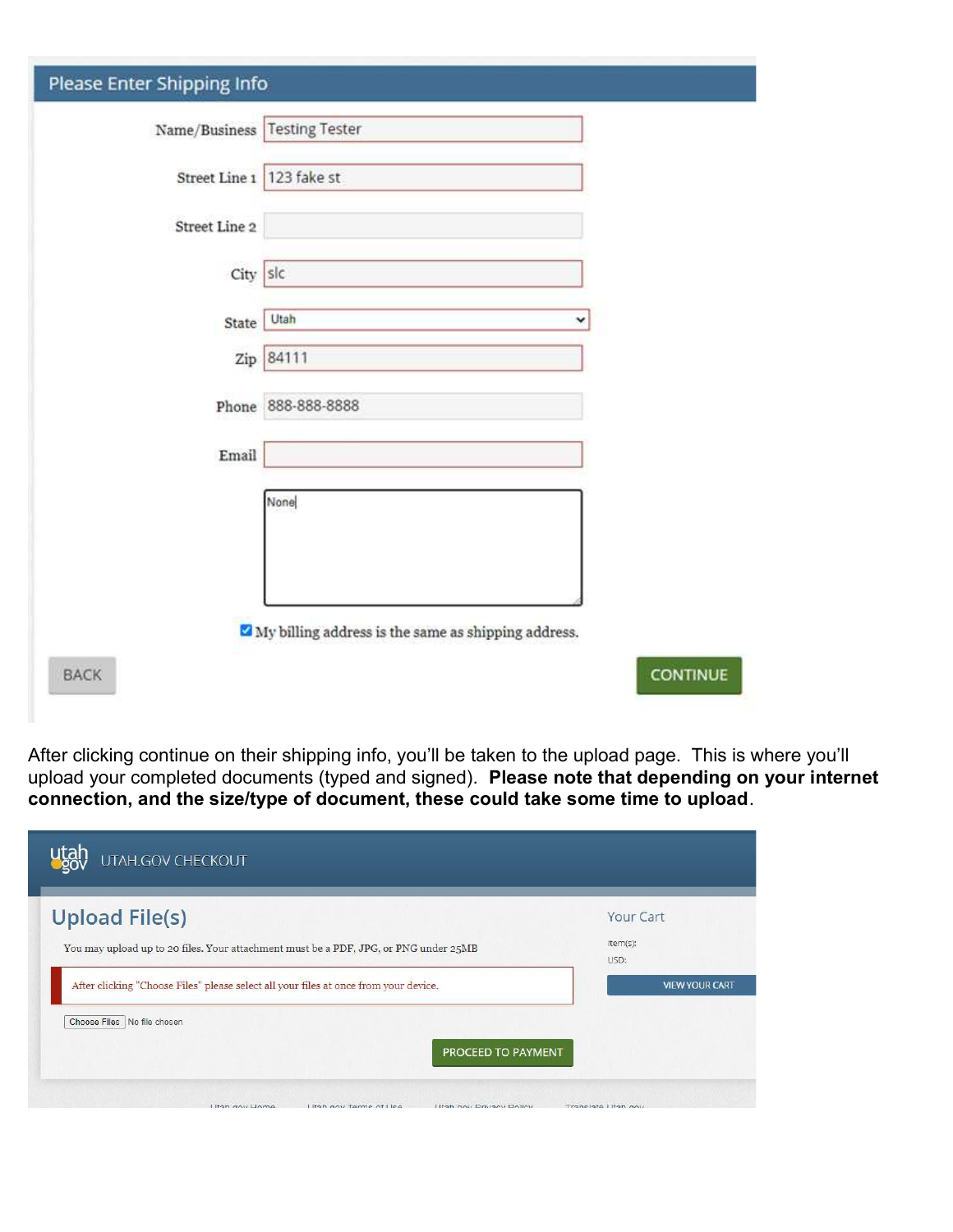| Organize $\blacktriangledown$<br>New folder |                                 | $E = \bullet$                                 | UPM<br>N<br>Ø<br>Œ                         |
|---------------------------------------------|---------------------------------|-----------------------------------------------|--------------------------------------------|
| This PC                                     | ۸<br>Name                       | Date modified<br>article worker when increas- | ٨<br>Type<br><b>International Property</b> |
| 3D Objects                                  | 2020-05-04 07_51_04-Window      | 5/4/2020 12:43 PM                             | PNG File                                   |
| Desktop                                     | 2020-05-04 07_51_29-Window      | 5/4/2020 12:43 PM                             | PNG File                                   |
| <b>Documents</b>                            | 2020-05-12 07_54_02-Window      | 5/12/2020 8:19 AM                             | <b>PNG File</b>                            |
| Downloads                                   | 2020-05-12 10_25_42-Window      | 5/12/2020 10:25 AM                            | PNG File                                   |
|                                             | 2020-05-12 12_50_22-Window<br>п | 5/12/2020 12:56 PM                            | PNG File                                   |
| Music                                       | 2020-07-08 08_38_28-Window      | 7/8/2020 1:27 PM                              | PNG File                                   |
| $\blacksquare$ Pictures                     | 9568                            | 6/26/2020 10:22 AM                            | Adobe Ac                                   |
| Videos                                      | 10192819-0169 COE               | 4/2/2020 11:29 AM                             | Adobe Ac                                   |
| Windows (C:)                                | 10192819-0169                   | 4/2/2020 11:18 AM                             | Adobe Ac                                   |
| DVD RW Drive (D                             | 11821029                        | 6/19/2020 12:24 PM                            | Adobe Ar<br>nder 25M                       |
| Home Directory                              | 11822558-0142                   | 6/19/2020 1:00 PM                             | Adobe Ac                                   |
| Shared Drive (\\"                           | 20200116_173450                 | 1/22/2020 12:35 PM                            | JPG File                                   |
|                                             | 20200412_114841                 | 4/22/2020 11:48 AM                            | JPG File $\sqrt{2e}$ .                     |
| Applications (\\                            | $\epsilon$                      |                                               | >                                          |
| File name:                                  | 11821029<br>$\checkmark$        | All Files                                     | $\checkmark$                               |
|                                             |                                 | Open                                          | Cancel                                     |
|                                             |                                 |                                               | PROC<br>वों                                |

After ensuring all files are fully uploaded, click PROCEED TO PAYMENT.

| UTAH.GOV CHECKOUT                                                                                                          |                               |
|----------------------------------------------------------------------------------------------------------------------------|-------------------------------|
| <b>Upload File(s)</b><br>You may upload up to 20 files. Your attachment must be a PDF, JPG, or PNG under 25MB              | Your Cart<br>Item(s):<br>USD: |
| After clicking "Choose Files" please select all your files at once from your device.<br>Choose Files   11821029.pdf        | <b>VIEW YOUR CART</b>         |
| 1.11821029.pdf<br>PROCEED TO PAYMENT                                                                                       |                               |
| Utah.gov Home<br>Utah gov Terms of Use<br>Utah.gov Privacy Policy<br>Convenibility 2020 State of Utals All rights reported | Translate Utah.gov            |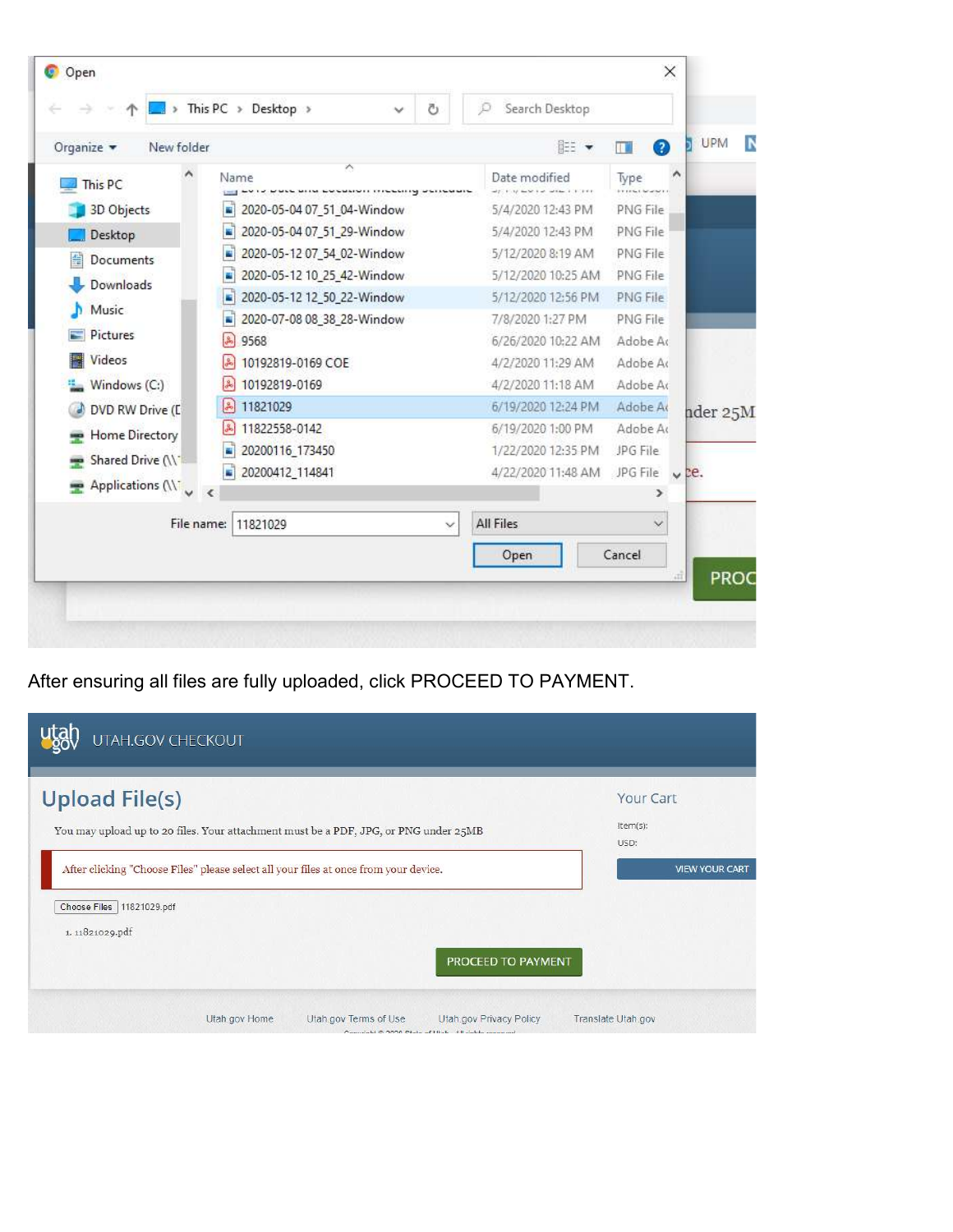Please enter your payment information on this screen.

| <b>GOVPAY</b>                                                   |                                                                                      |              |                |              |
|-----------------------------------------------------------------|--------------------------------------------------------------------------------------|--------------|----------------|--------------|
| <b>Credit Card Payment</b>                                      |                                                                                      |              |                |              |
| Item                                                            |                                                                                      | Quantity     | Item<br>Amount | <b>Total</b> |
| New filing - Limited Liability Companies, Profi<br>Limited Part | Initial registration documents for Limited Liability Companies, Profit Corporations, | $\mathbf{1}$ | \$70.00        | \$70.00      |
| Total Amount:                                                   |                                                                                      |              |                | \$70.00      |
| <b>Credit Card Information</b>                                  |                                                                                      |              |                |              |
| Card Number:*                                                   | 444444444444444                                                                      | visa Visa    |                |              |
| CVV Number:*                                                    | 123<br>Where's this?                                                                 |              |                |              |
| Expiration Date:*                                               | 01 - January<br>2021<br>v                                                            | v            |                |              |
| <b>Account Holder Information</b>                               |                                                                                      |              |                |              |
| Name on Card:*                                                  | <b>Testing Tester</b>                                                                |              |                |              |
| Country:*                                                       | <b>United States</b>                                                                 | $\checkmark$ |                |              |
| Address:*                                                       | 123 fake st                                                                          |              |                |              |
| Address Line 2:                                                 |                                                                                      |              |                |              |
| City:*                                                          | sic                                                                                  |              |                |              |
|                                                                 | $\mathbf{r}$ and $\mathbf{r}$                                                        |              |                |              |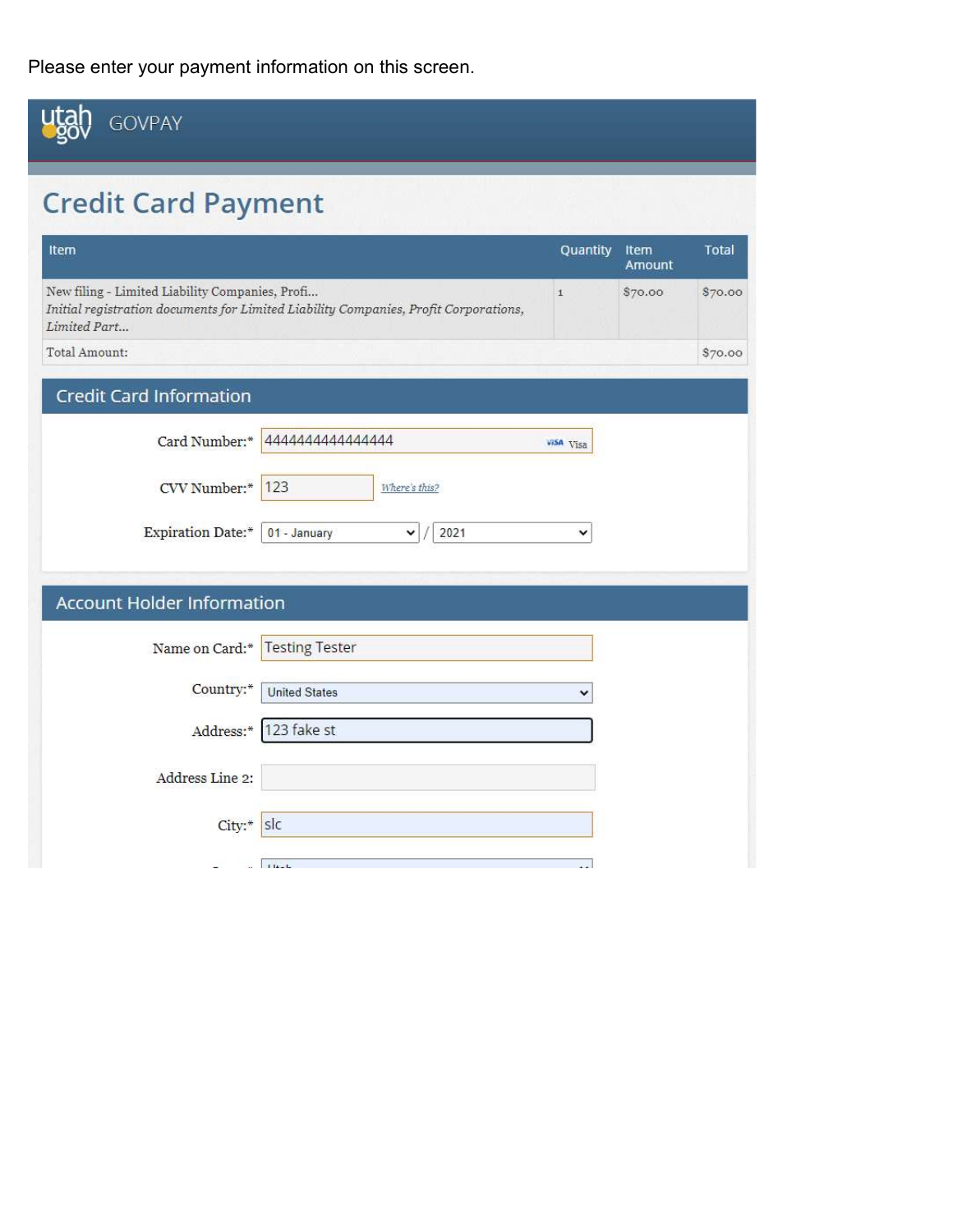If paying with multiple cards, please indicate this in the bottom section.

| State:*             | Utah                                                                                                               | v |
|---------------------|--------------------------------------------------------------------------------------------------------------------|---|
| Postal Code:* 84111 |                                                                                                                    |   |
| Email Address:      |                                                                                                                    |   |
|                     |                                                                                                                    |   |
|                     | How much would you like to put on this card?                                                                       |   |
|                     |                                                                                                                    |   |
|                     |                                                                                                                    |   |
|                     | <sup>●</sup> The Total Amount: \$70.00                                                                             |   |
|                     | $\bigcirc$ Remaining on Card<br>Use this option to make a partial payment with a card<br>containing limited funds. |   |
|                     | Other Amount:<br>O                                                                                                 |   |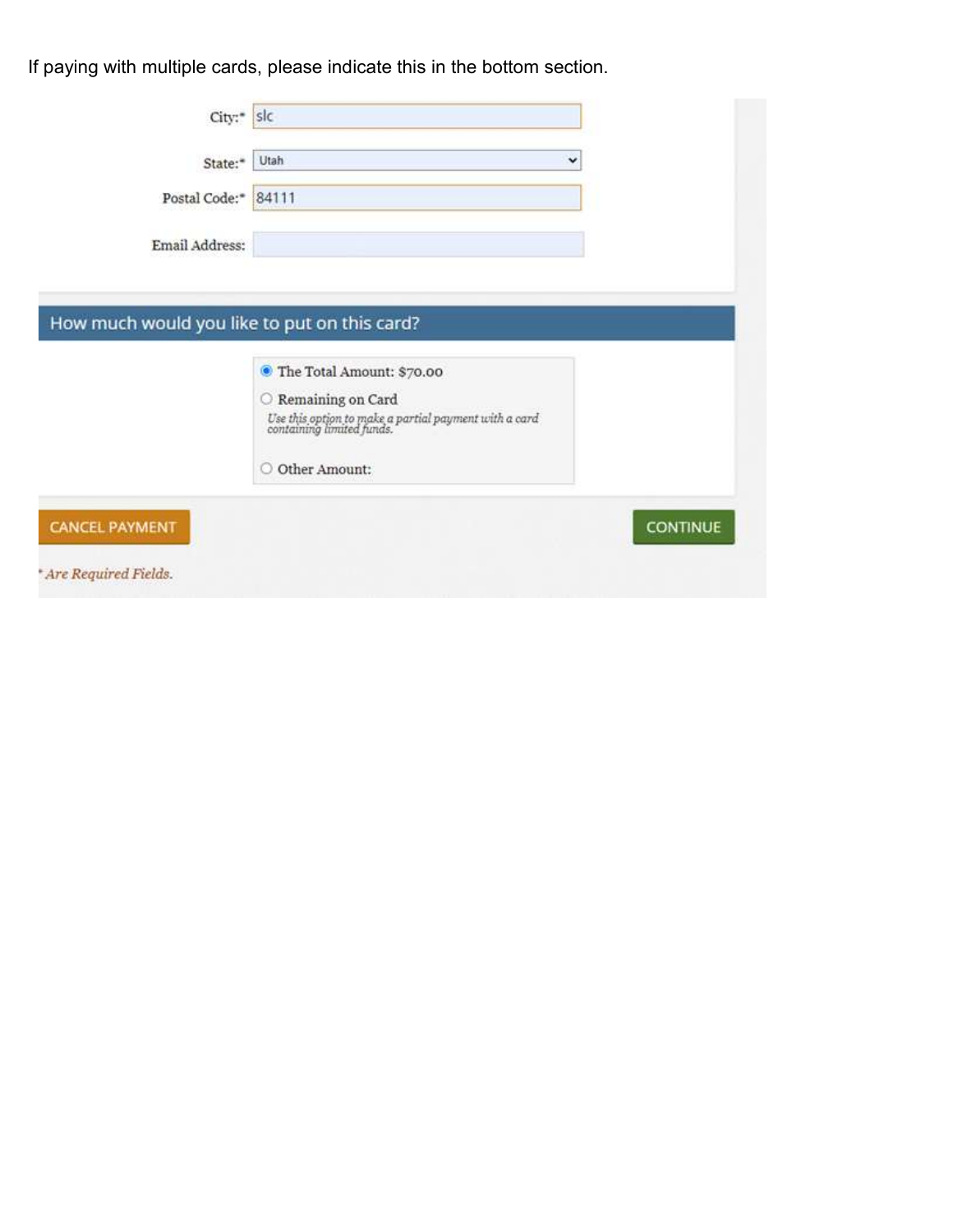This is the last page before payment is processed. Please verify that all information is correct before clicking YES.

|                                | <b>Verify Credit Card Payment Information</b><br>Please verify your Credit Card Information and click "Yes" to proceed with payment. |
|--------------------------------|--------------------------------------------------------------------------------------------------------------------------------------|
| <b>Credit Card Information</b> |                                                                                                                                      |
| Card Type:                     | Visa                                                                                                                                 |
| Card Number:                   | <sub>1111</sub>                                                                                                                      |
| <b>Expiration Date:</b>        | 01/2021                                                                                                                              |
| Cardholder's Name:             | <b>Account Holder information</b><br><b>Testing Tester</b>                                                                           |
| Address:                       | 123 fake st                                                                                                                          |
| City:                          | s!c                                                                                                                                  |
| State:                         | UT                                                                                                                                   |
| Postal Code:                   | 84111                                                                                                                                |
| Country:                       | US                                                                                                                                   |
| Email Address:                 |                                                                                                                                      |

## Your Order

| Amount  | Total   |
|---------|---------|
| \$70.00 | \$70.00 |
|         | \$70.00 |
|         |         |



YES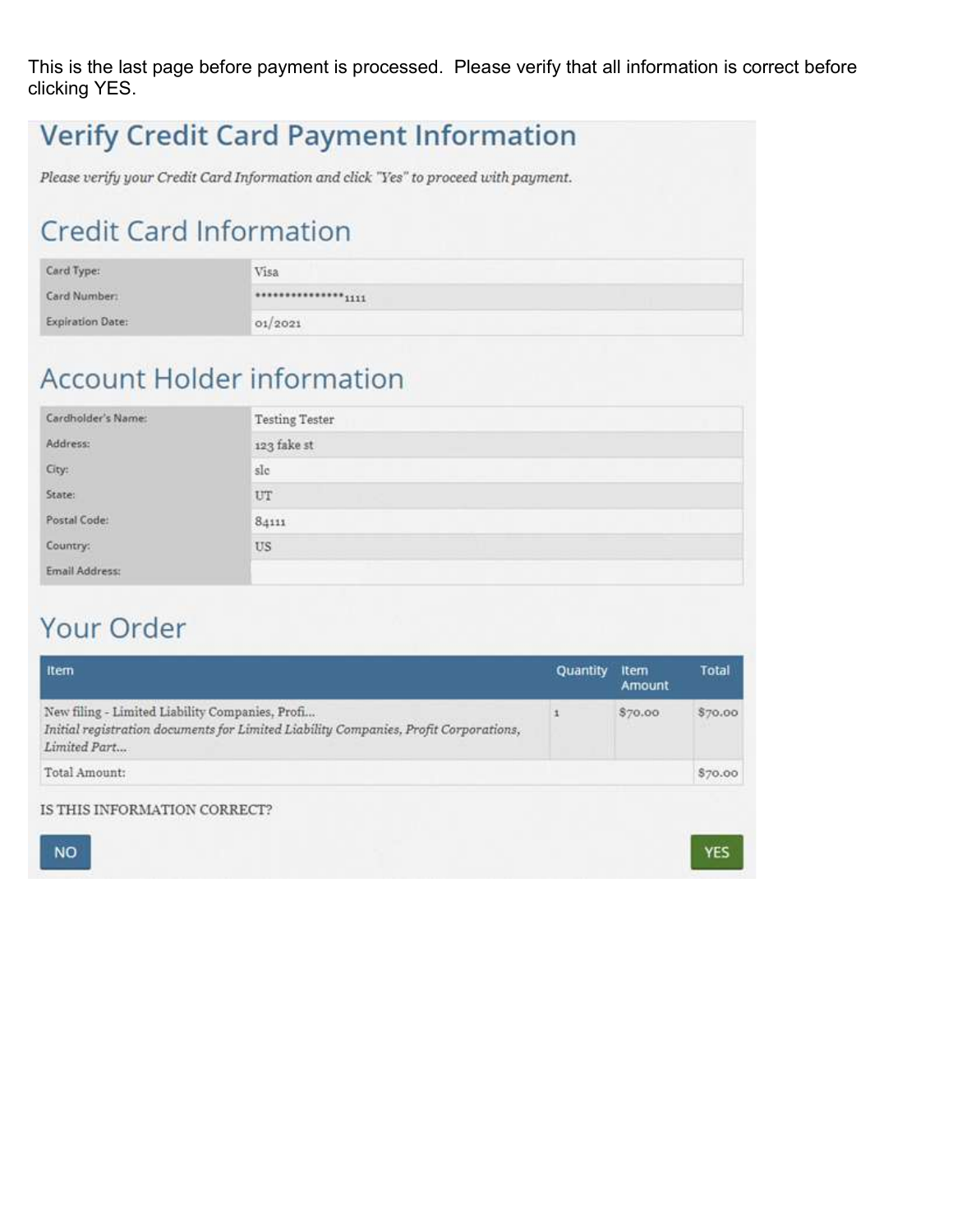Once this page appears, payment has been processed, and you may print a receipt or take a screenshot of your transaction for your records. After you print, click CONTINUE.